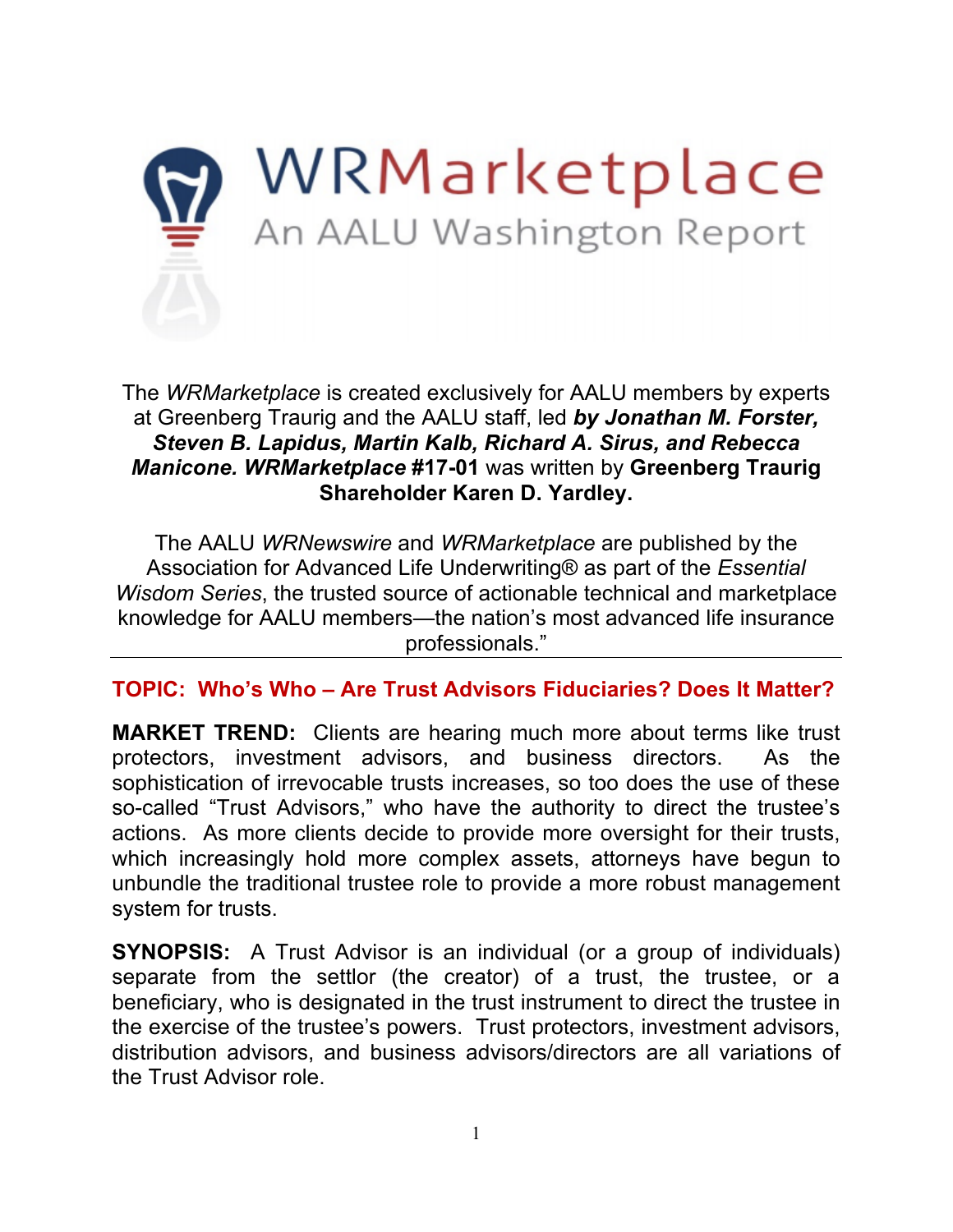Trust Advisors are most commonly used for larger trusts or those that hold complex assets like private equity, operating businesses, and family compounds. The authority granted to the Trust Advisor can include any power the settlor believes will assist in the trust's administration, including the authority (1) to direct distributions to beneficiaries, (2) to direct the investment of trust assets or the management of family businesses, and/or (3) to remove and replace the trustee and other advisors. The key to using Trust Advisors is determining whether their actions are or should be subject to a fiduciary standard of care, which may increase the Trust Advisor's potential liability to the beneficiaries. Laws regarding Trust Advisors are evolving, and best practices require that the settlor delineate in the trust instrument whether the Trust Advisors serve in a fiduciary or personal/nonfiduciary capacity.

**TAKE-AWAYS:** The use of Trust Advisors can add flexibility to the trust, allowing the trust to adapt to changes in tax laws and/or the beneficiaries' personal needs and circumstances without requiring expensive and timeconsuming court proceedings. Whether a specific Trust Advisor will be held accountable as a fiduciary should be discussed with the settlor, as it holds the Trust Advisor to a higher standard, but also potentially increases the liability for the Trust Advisor vis-à-vis the beneficiaries. The decision will require a careful analysis of a number of factors, including the settlor's intentions, the powers to be granted to the Trust Advisor, whether the trustee will be required to follow the directions of the Trust Advisor, and whether the powers will be held by a beneficiary or a third party.

### **PRIOR REPORTS:** 15-14.

The ever growing use of sophisticated irrevocable trust structures has also increased the use of so-called "Trust Advisors." A Trust Advisor generally is an individual (or a group of individuals) separate from the trustee, the settlor, or a beneficiary, who is designated in the trust instrument to hold certain powers or authority over the trust or the trustee. Trust protectors, investment advisors, distribution advisors, and business advisors/directors are all variations of the Trust Advisor role. The real questions for all involved are: (1) what recourse, if any, do the trust beneficiaries have against a Trust Advisor, and (2) if so, is the Trust Advisor exposed to significant liability. Knowing this information may dictate whether a Trust Advisor is used in the first place and who will be appointed.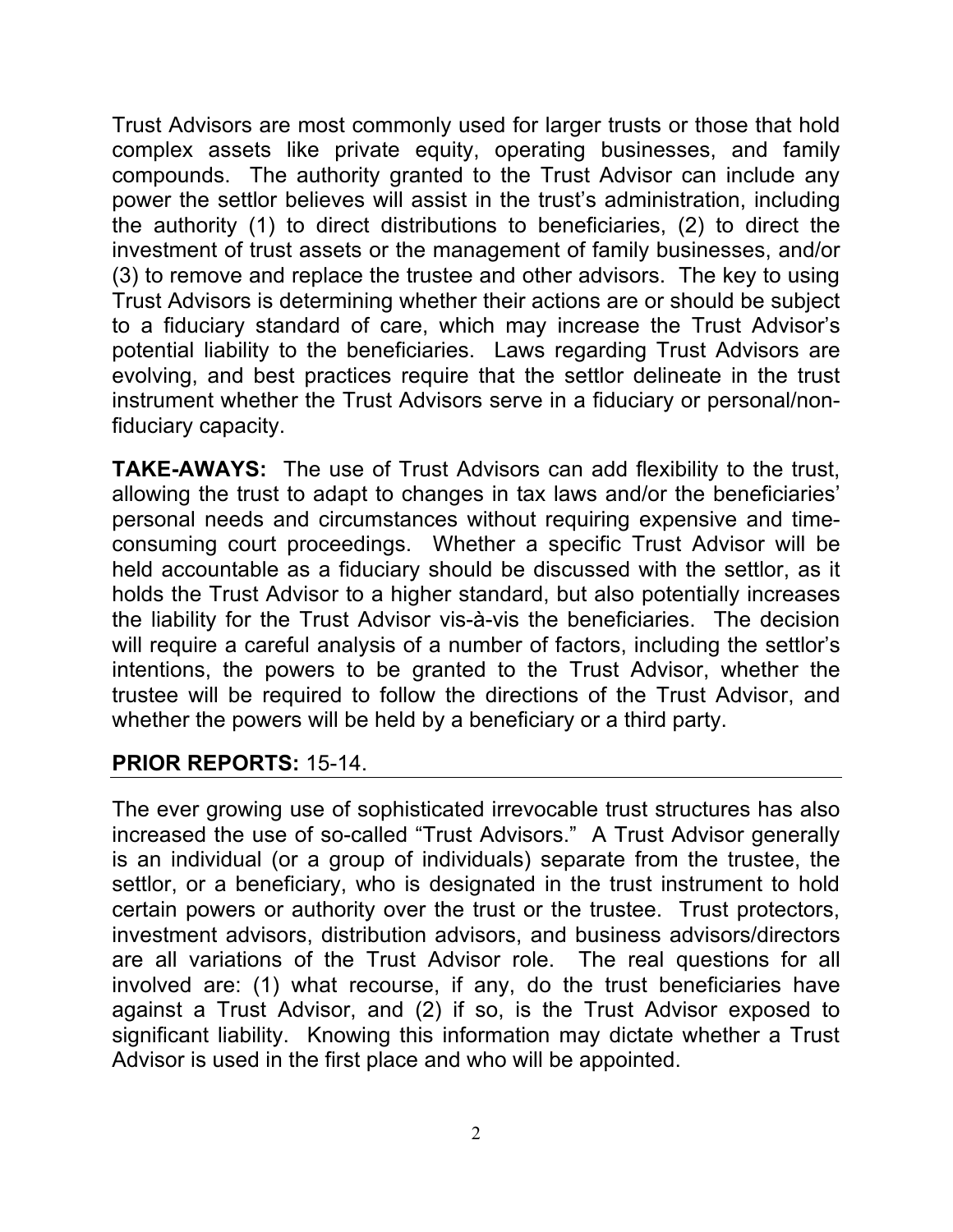## *TRUST ADVISOR POWERS*

Trust Advisors can be granted any power or authority deemed necessary or advisable to fulfill the settlor's intentions in establishing the trust, including powers a professional or corporate trustee would be reluctant to exercise. Trust Advisors also can be used to add flexibility to the trust, enabling the trust to adapt to changes in tax laws and the beneficiaries' personal needs and circumstances, without requiring expensive and time-consuming court proceedings. Depending upon the needs of the trust and the identity of the Trust Advisor, a trust may have one or more Trust Advisors, who may hold only a few limited powers or may be given broad sweeping powers to direct the trustee and/or trust activities, including, without limitation, the power to:

- Remove and replace the trustee and/or other Trust Advisors;
- Manage or direct trust investments;
- Direct how a closely-held family business is to be managed;
- Direct or approve trust distributions;
- Add or remove trust beneficiaries;
- Move the place of administration to another state, and/or change the law governing the administration of the trust;
- Amend the trust instrument on some limited basis; and
- Decant the trust assets to a new trust with updated terms.

While the use of Trust Advisors is growing, the issue of whether a Trust Advisor is a fiduciary or acts in a personal/non-fiduciary capacity all too often is left undetermined, leaving the trust, the advisors, and the beneficiaries exposed to potential costly litigation.

## *WHAT IS A FIDUCIARY AND WHY DOES IT MATTER?*

A fiduciary is a person who holds a position of trust, honesty, and loyalty with respect to one or more parties. A trustee, for example, has a fiduciary relationship with the trust's beneficiaries. Trust fiduciaries owe certain obligations (so-called "fiduciary duties") to the beneficiaries, such as: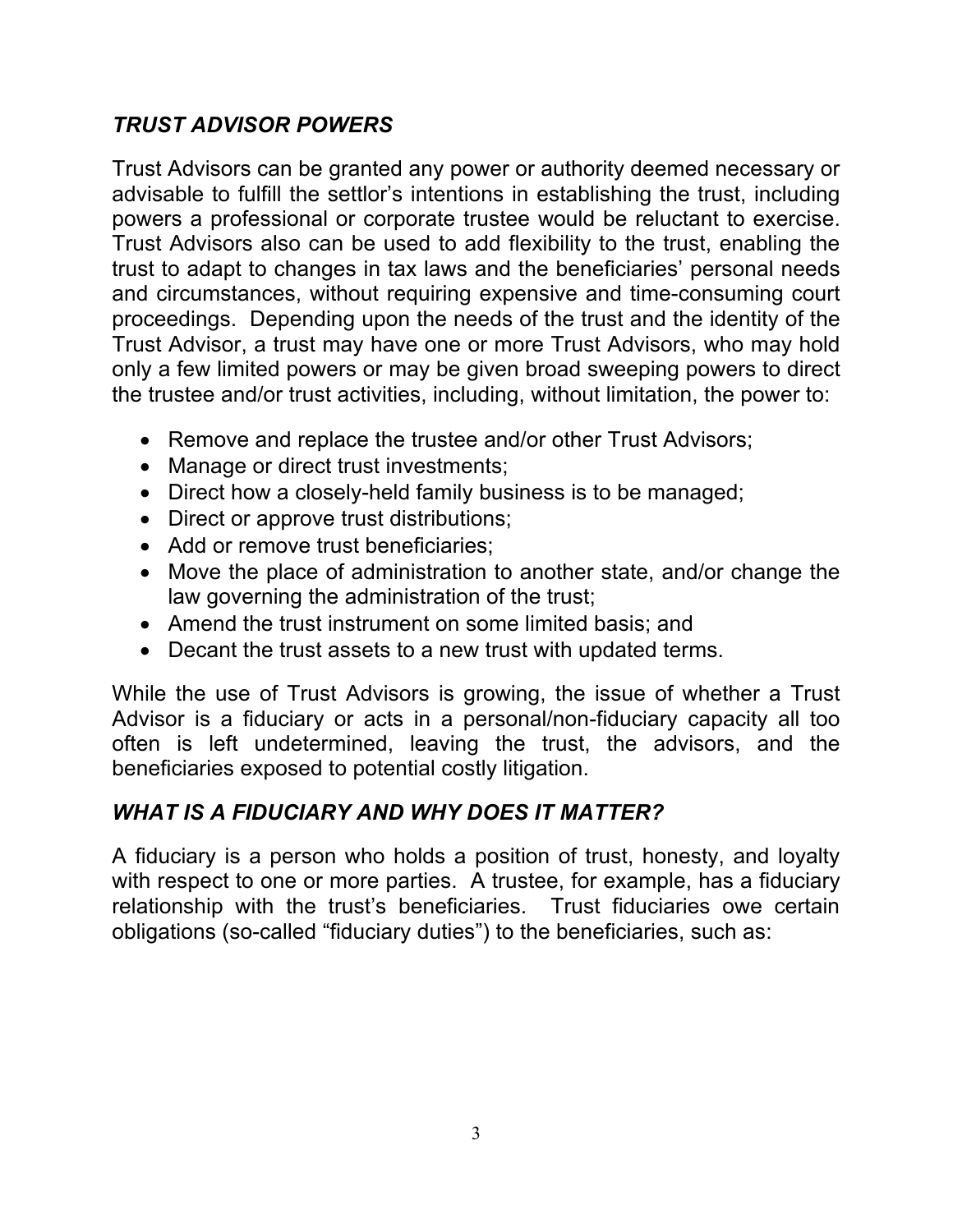- To act in good faith with respect to the purposes of the trust and its beneficiaries;
- To administer the trust according to the trust instrument;
- To administer the trust solely in the interest of the beneficiaries;
- To deal impartially with the beneficiaries of the trust;
- To avoid using or dealing with trust property for the fiduciary's own profit or for any other purpose unconnected to the trust; and
- To avoid taking part in any transaction in which the trustee has an interest adverse to the beneficiaries.

The status of a Trust Advisor as a fiduciary will determine the standard of care that Trust Advisors must use in exercising their powers. *Fiduciary duties are enforceable by the beneficiaries and/or the trustee, and a Trust Advisor who is a fiduciary can be sued for breach of fiduciary duty and recovery of damages resulting from the breach*. Thus, the status of the Trust Advisor as a fiduciary will impact the liability exposure for the person serving as a Trust Advisor and could even impact whether the trust will be subject to income taxes in the Trust Advisor's home state.**<sup>1</sup>**

If, however, the power or authority granted to the Trust Advisor is deemed to be held in a non-fiduciary or personal capacity, the Trust Advisor has no duty to consider the needs of the beneficiaries and can act in any manner he or she wishes for any reason, including for his or her personal benefit, as long as the individual does not exercise the power for a purpose or with an intention beyond the scope of, or not justified by, the trust. *Trust Advisor powers held in a non-fiduciary or personal capacity are not enforceable, and the holder cannot be sued for exercising or not exercising the power.* 

*Example*: Settlor A has created an irrevocable trust for her descendants. X is appointed as the investment advisor and has the power to direct the trustee with respect to the investment of trust assets. X is a close friend of the CEO of a new tech company, HoldCo, Inc., which has just gone public. X directs the trustee to invest \$500,000 of the trust's assets in HoldCo, Inc. A year later, HoldCo, Inc.'s technology becomes obsolete, and the company goes bankrupt.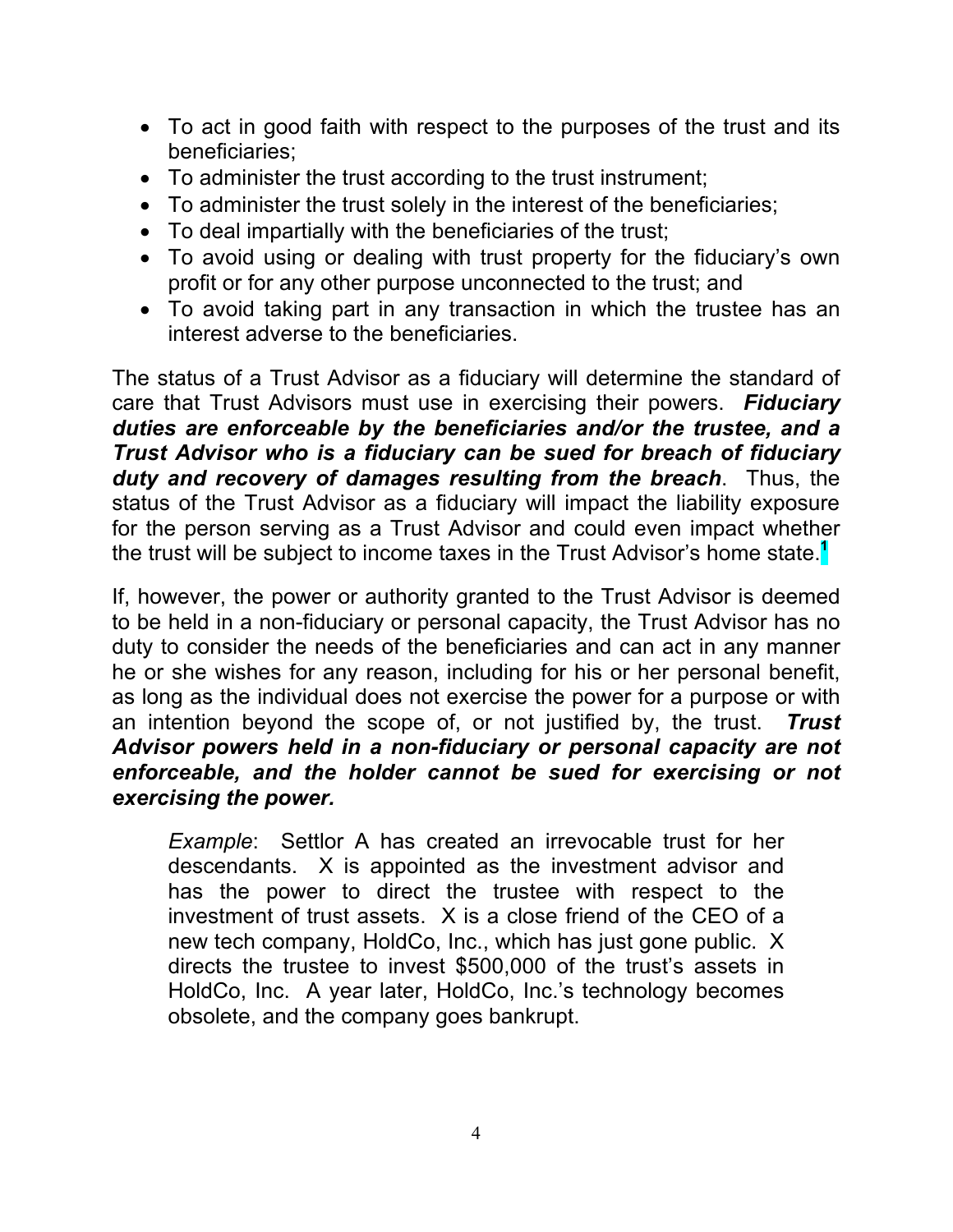If  $X$  is a fiduciary and it is determined that he breached his fiduciary duties when directing the investment in HoldCo, Inc., the beneficiaries can hold X liable and recover damages for breach of trust. If however, X holds the power in a personal/non-fiduciary capacity, he is able to exercise the power to direct investments in any manner he chooses, and the beneficiaries have no right of recovery.

## *SO WHEN IS A TRUST ADVISOR DEEMED TO BE A FIDUCIARY?*

The law regarding whether a Trust Advisor is a fiduciary is still developing. Accordingly, settlors and their advisors must look to state law and the trust instrument to make this determination.

**State Law.** The status of a Trust Advisor as a fiduciary varies widely from state to state. States that have adopted the Uniform Trust Code ("**UTC**") are likely to treat a Trust Advisor, other than a beneficiary serving in such capacity, as a fiduciary.<sup>2</sup> Alaska specifically provides that a Trust Advisor *is not a fiduciary* unless, under the terms of the trust instrument, the trustee is required to follow the directions of the advisor. **3** Arizona and Delaware, on the other hand, provide that a Trust Advisor *is a fiduciary* unless the trust instrument provides otherwise. **4** Many states, however, do not have a statutory or common law basis for determining whether a Trust Advisor is subject to fiduciary standards.

**Trust Instrument**. The issue of whether a Trust Advisor is a fiduciary can and should be addressed in the trust instrument, regardless of whether state law has addressed the issue. States generally allow trust instruments to change the default rules. Note, however, that although the trust instrument can provide that the Trust Advisor *is not a fiduciary* and that the powers are personal to the Trust Advisor, it is unclear whether such direction will be honored by a court, particularly where the Trust Advisor is a third party or holds considerable authority.

### *TRUST ADVISOR DRAFTING CONSIDERATIONS*

Delineating the role of a Trust Advisor as a fiduciary or non-fiduciary may impact who is willing to serve and whether the trust can secure errors and omissions insurance. If neither the settlor nor a beneficiary is to serve as the Trust Advisor, the better path may be to provide that the Trust Advisor serves in a fiduciary capacity.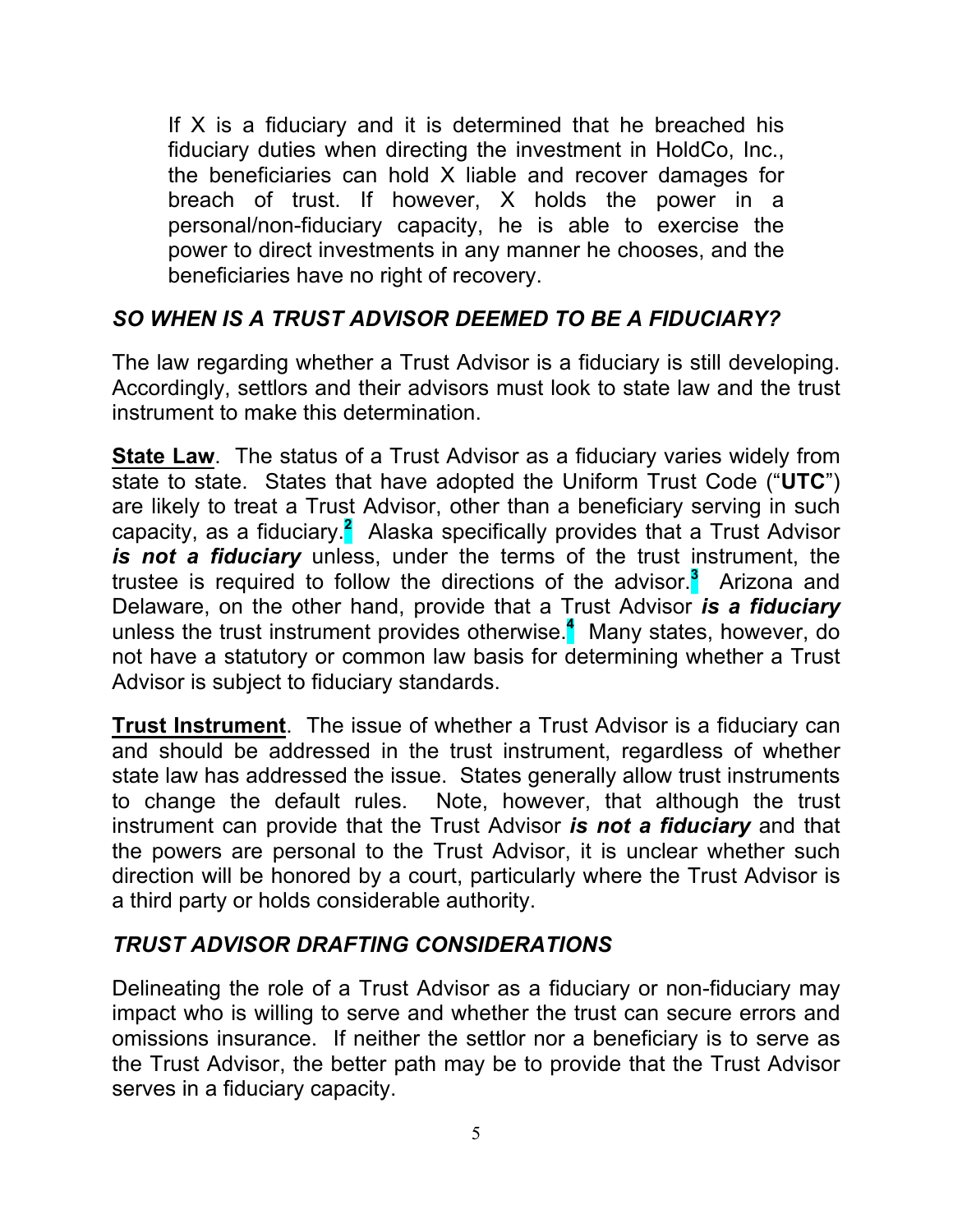In addition to defining whether the powers and authority granted to a Trust Advisor are held in a fiduciary or personal capacity, the trust instrument also should deal with other administrative matters, including:

- To what extent should the Trust Advisor, acting in a fiduciary capacity, be relieved from liability for his or her actions or non-action. For example, the trust could relieve the Trust Advisor of liability except for damages caused by the Trust Advisor's own fraud, willful misconduct, bad faith, and/or gross negligence.
- Will the Trust Advisor have access to trust assets to defend against any suit for breach of fiduciary duty?
- Will the trustee be absolved from liability for following the Trust Advisor's directions?
- Should a specific power granted to a Trust Advisor who is a beneficiary be held in a personal/non-fiduciary capacity while any third party holding the same power would be held to a fiduciary standard of care?
- Who will hold the power granted to a Trust Advisor during any period of time there is a vacancy in the office?

# *TAKE-AWAYS*

The use of Trust Advisors can add flexibility to the trust, allowing the trust to adapt to changes in tax laws and/or the beneficiaries' personal needs and circumstances without requiring expensive and time-consuming court proceedings. Whether a specific Trust Advisor will be held accountable as a fiduciary should be discussed with the settlor, as it holds the Trust Advisor to a higher standard, but also potentially increases the liability for the Trust Advisor vis-à-vis the beneficiaries. The decision will require a careful analysis of a number of factors, including the settlor's intentions, the powers to be granted to the Trust Advisor, whether the trustee will be required to follow the directions of the Trust Advisor, and whether the powers will be held by a beneficiary or a third party.